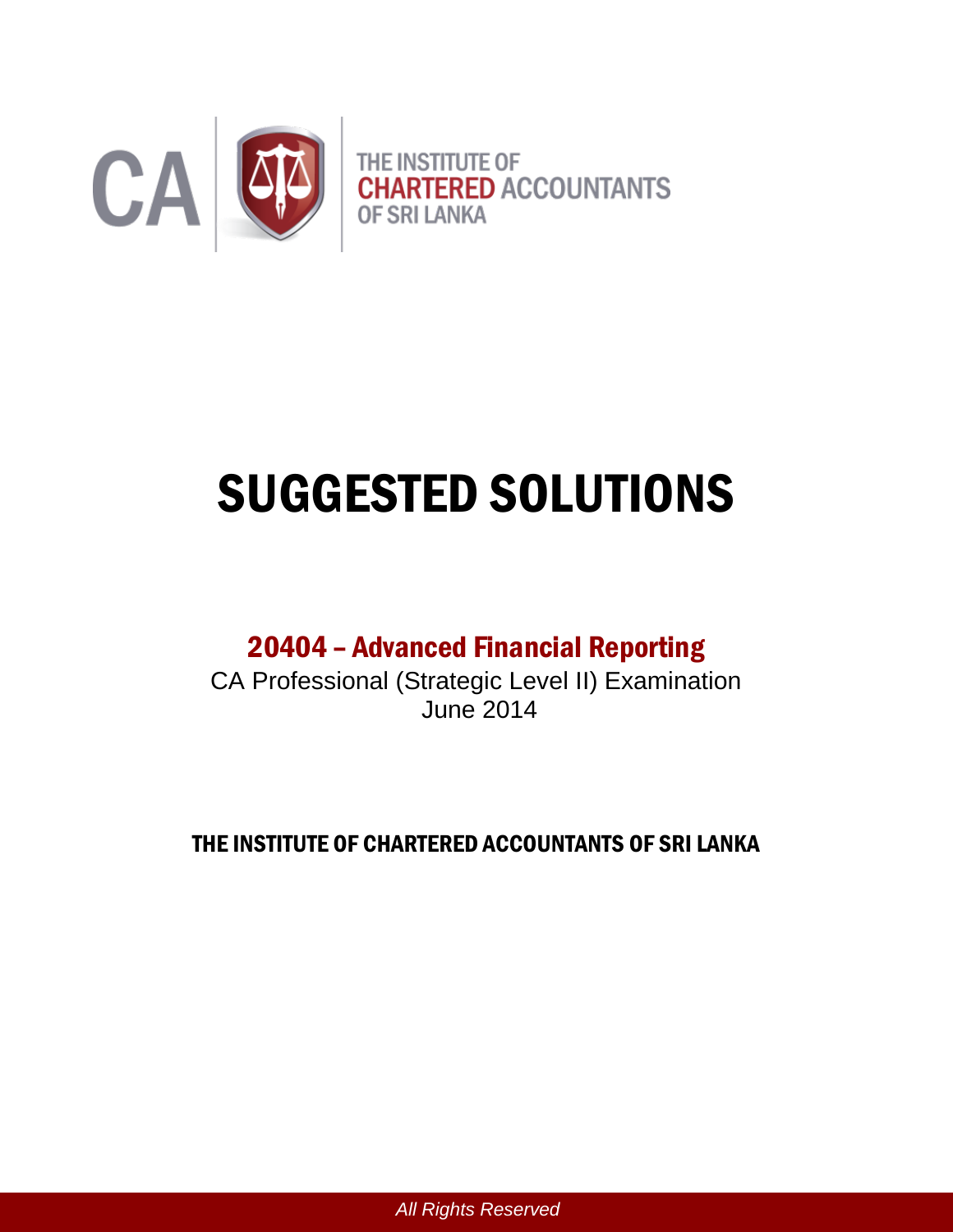- (a) Investment in Moon is a JV
	- The decisions are made with unanimous agreement
	- Proportionate consolidation is followed
	- Alternatively, equity method of accounting can be applied
	- Investment is net off against the share capital 400,000
	- Investment in Star is a subsidiary
	- Sun has the ability to appoint majority of the BOD members.

(b)

|                      | Parent    | J/V                      | <b>Subsidi</b>           | <b>Adjustment</b><br>at acquisition | $JV -$<br>Proporti       | <b>Current</b> year<br><b>Adjustments</b> | Consolidated | <b>JV-Equity</b><br>accounted |
|----------------------|-----------|--------------------------|--------------------------|-------------------------------------|--------------------------|-------------------------------------------|--------------|-------------------------------|
|                      |           |                          | arv                      |                                     | onate                    |                                           |              |                               |
|                      | Sun       | Moon                     | <b>Star</b>              |                                     |                          |                                           |              | Consolidate                   |
| <b>Assets</b>        |           |                          |                          |                                     |                          |                                           |              |                               |
| Non-current          |           |                          |                          |                                     |                          |                                           |              |                               |
| assets               |           |                          |                          |                                     |                          |                                           |              |                               |
| Property plant       | 610,000   | 1,300,000                | 400,000                  | 150,000                             | 650,000                  | 5,000                                     | 1,815,000    | 1,165,000                     |
| and equipment        |           |                          |                          |                                     |                          |                                           |              |                               |
| Investment in<br>JV  |           |                          |                          |                                     |                          |                                           |              | 450,000                       |
| Investment           | 1,500,000 | $\overline{a}$           | $\overline{\phantom{a}}$ | (1,100,000)                         | $\overline{\phantom{a}}$ | 37,500                                    | 437,500      | 437,500                       |
| Goodwill             |           | $\overline{\phantom{a}}$ | ٠                        | 250,000                             | $\overline{\phantom{a}}$ |                                           | 250,000      | 250,000                       |
| Intangible<br>assets |           |                          |                          | 50,000                              |                          | (10,000)                                  | 40,000       | 40,000                        |
|                      | 2,110,000 | 1,300,000                | 400,000                  | (650,000)                           | 650,000                  | 32,500                                    | 2,542,500    | 2,342,500                     |
| Non-current          |           |                          |                          |                                     |                          |                                           |              |                               |
| assets               |           |                          |                          |                                     |                          |                                           |              |                               |
| Inventory            | 300,000   | 100,000                  | 80,000                   | ÷                                   | 50,000                   | (15,000)                                  | 415,000      | 365,000                       |
| Trade<br>receivables | 120,000   | 50,000                   | 20,000                   | ÷                                   | 25,000                   | $\blacksquare$                            | 165,000      | 140,000                       |
| Cash and cash        | 10,000    | 10,000                   | 50,000                   | $\overline{\phantom{0}}$            | 5,000                    | $\blacksquare$                            | 65,000       | 60,000                        |
| equivalents          |           |                          |                          |                                     |                          |                                           |              |                               |
|                      | 430,000   | 160,000                  | 150,000                  | $\blacksquare$                      | 80,000                   | (15,000)                                  | 645,000      | 565,000                       |
| <b>Total assets</b>  | 2,540,000 | 1,460,000                | 550,000                  | (650,000)                           | 730,000                  | 17,500                                    | 3,187,500    | 2,907,500                     |
|                      |           |                          |                          |                                     |                          |                                           |              |                               |
| <b>Equity</b> and    |           |                          |                          |                                     |                          |                                           |              |                               |
| <b>Liabilities</b>   |           |                          |                          |                                     |                          |                                           |              |                               |
| <b>Equity</b>        |           |                          |                          |                                     |                          |                                           |              |                               |
| Stated capital       | 1,200,000 | 800,000                  | 200,000                  | (600,000)                           | 400,000                  | $\overline{a}$                            | 1,200,000    | 1,200,000                     |
| Revaluation          | 30,000    | 200,000                  | 140,000                  | (125,000)                           | 100,000                  | 37,500                                    | 145,000      | 70,000                        |
| reserve              |           |                          |                          |                                     |                          |                                           |              |                               |
| Retained             | 500,000   | 150,000                  | 150,000                  | (50,000)                            | 75,000                   | (47,500)                                  | 665,000      | 615,000                       |
| earnings             |           |                          |                          |                                     |                          |                                           |              |                               |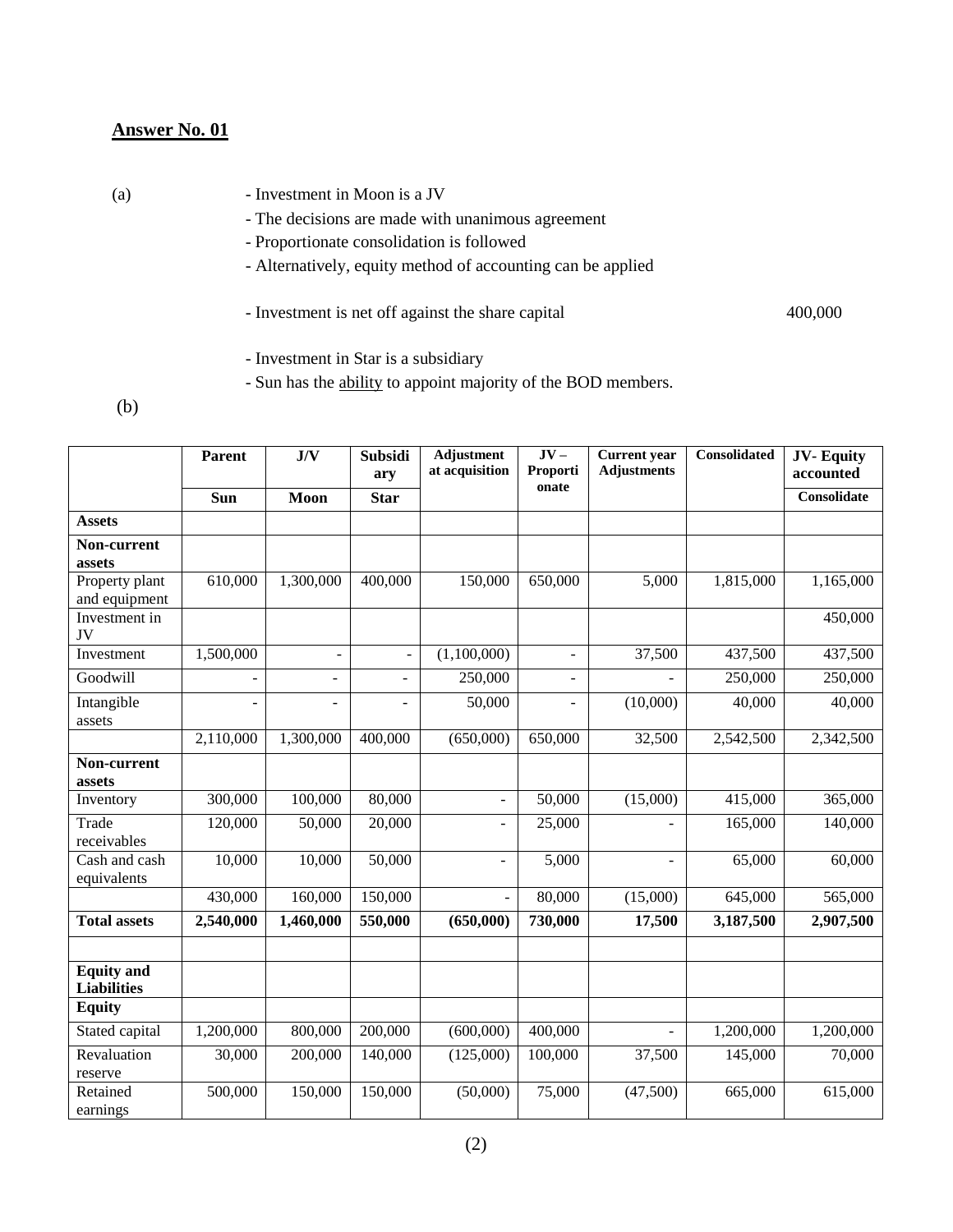| Other                                  | ۰         | 50,000    | 30,000  | (30,000)                 | 25,000  |                          | 25,000    |           |
|----------------------------------------|-----------|-----------|---------|--------------------------|---------|--------------------------|-----------|-----------|
| components of                          |           |           |         |                          |         |                          |           |           |
| equity                                 |           |           |         |                          |         |                          |           |           |
|                                        | 1,730,000 | 1,200,000 | 520,000 | (805,000)                | 600,000 | (10,000)                 | 2,035,500 | 1,885,000 |
| <b>NCI</b>                             |           |           |         | 155,000                  |         | 17,500                   | 172,500   | 172,500   |
|                                        |           |           |         |                          |         |                          |           |           |
| Non-current<br><b>liabilities</b>      |           |           |         |                          |         |                          |           |           |
| <b>Borrowings</b>                      | 510,000   | 230,000   | 10,000  | $\blacksquare$           | 115,000 | 10,000                   | 645,000   | 530,000   |
| Total non<br>current<br>liabilities    | 510,000   | 230,000   | 10,000  | $\overline{\phantom{a}}$ | 115,000 | 10,000                   | 645,000   | 530,000   |
| <b>Current</b><br><b>liabilities</b>   |           |           |         |                          |         |                          |           |           |
| Trade and<br>other payables            | 300,000   | 30,000    | 20,000  | $\blacksquare$           | 15,000  | ۰                        | 335,000   | 320,000   |
| Total current<br>liabilities           | 300,000   | 30,000    | 20,000  | $\overline{\phantom{0}}$ | 15,000  | $\overline{\phantom{a}}$ | 335,000   | 320,000   |
| <b>Total equity</b><br>and liabilities | 2,540,000 | 1,460,000 | 550,000 | (650,000)                | 730,000 | 17,500                   | 3,187,500 | 2,907,500 |

# **Workings:**

# 1) **Goodwill**

| Consideration paid          | 700,000 |
|-----------------------------|---------|
| FV of NCI $(250,000 * 600)$ | 150,000 |
| Less:                       |         |
| FV of net assets            | 600,000 |
| Goodwill                    | 250,000 |

# 2) **FV of net assets**

| CV of NA at acquisition                | 400,000 |
|----------------------------------------|---------|
| FV adjustment - PPE                    | 150,000 |
| FV of intangible asset - Customer list | 50,000  |
|                                        | 600,000 |

FV of employees not a recognisable intangible asset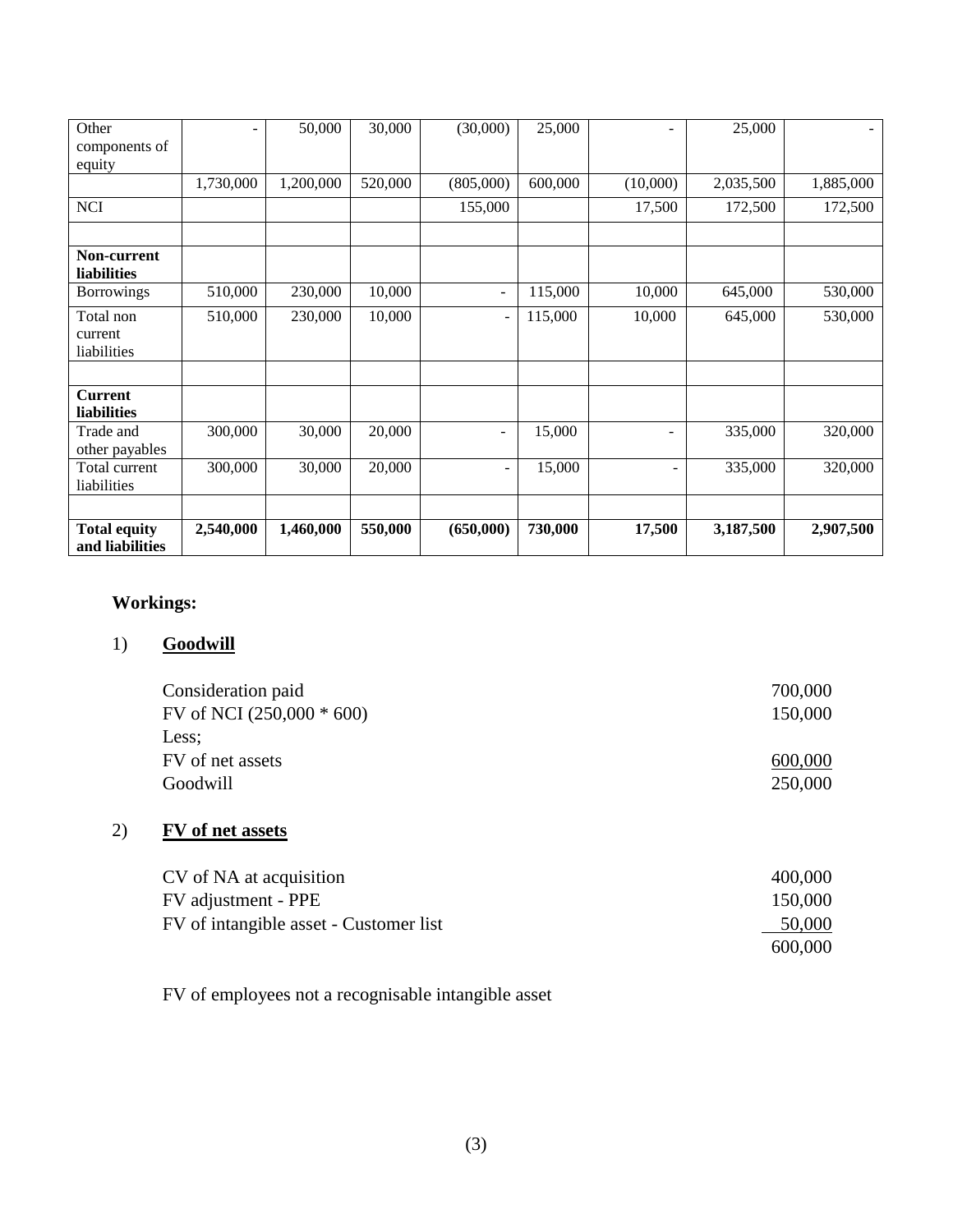#### 3) **NCI as at 31/3/2014**

| NCI as at $1/4/2013$ | 155,000 |
|----------------------|---------|
| Profit for the year  | 17,500  |
|                      | 172,500 |

#### 4) **Consolidated retained earnings**

|                            | Sun     |                          | <b>Star</b> Consolidated |
|----------------------------|---------|--------------------------|--------------------------|
| RE at $31/3/2014$          | 500,000 | $\overline{\phantom{a}}$ | 500,000                  |
| Profit for the year - Star |         | 52,500                   | 52,500                   |
|                            |         |                          | 552,500                  |

#### 5) **Star post-acquisition profits**

| RE at acquisition<br>RE at 31/3/2014<br>Profit for the year                                                                       |     | 50,000<br>150,000<br>100,000    |
|-----------------------------------------------------------------------------------------------------------------------------------|-----|---------------------------------|
| Adjustments<br>Additional depreciation on building<br>Amortisation of intangible assets<br>Unrealized profit on inventory in hand |     | (5,000)<br>(10,000)<br>(15,000) |
|                                                                                                                                   |     | 70,000                          |
| <b>NCI</b><br>Profit attributable to shareholders                                                                                 | 25% | (17,500)<br>52,500              |

#### 6) **Borrowing cost**

Building under construction is considered as a qualifying asset. Hence borrowing cost is capitalised Interest cost/long term loan 10,000 Borrowing cost (PPE) 10,000

#### 7) **Interest income**

Only investment income (Interest income) arising from investing the amounts borrowed can be net off from the borrowing cost.

Hence, interest income arising from USD fixed deposit (that is kept as security) cannot be net off against the interest expense on borrowing.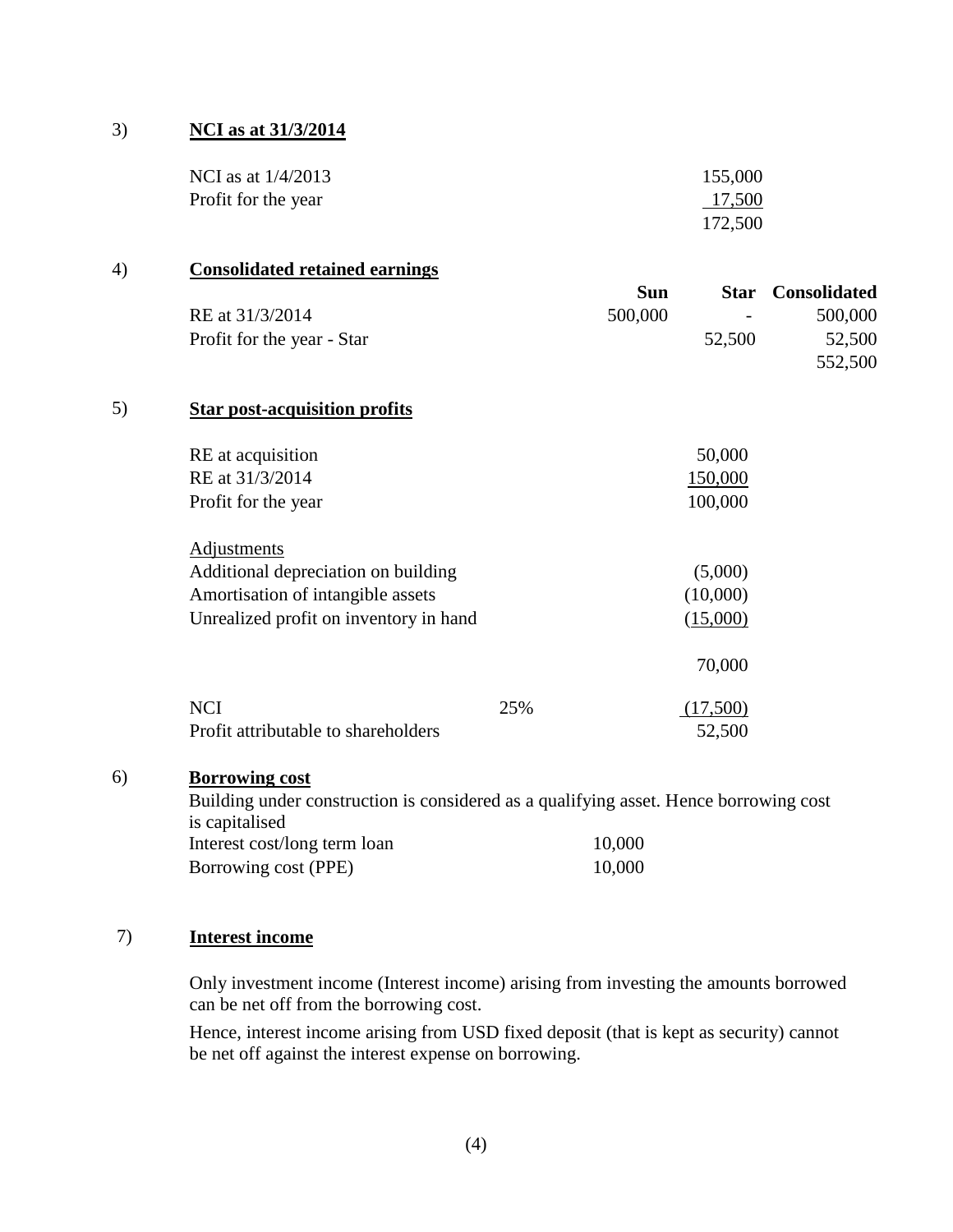### Option 2 Investment in JV - Equity method of accounting

| Investment                 | 400,000        |           |         |
|----------------------------|----------------|-----------|---------|
|                            | 50,000         |           |         |
|                            | 450,000        |           |         |
| Net assets                 | At acquisition | 31/3/2014 |         |
| <b>RR</b>                  | 150,000        | 200,000   | 50,000  |
| <b>RE</b>                  | 100,000        | 150,000   | 50,000  |
| Other components of equity | 50,000         | 50,000    |         |
|                            |                |           | 100,000 |
|                            | Holding        | 50%       | 50,000  |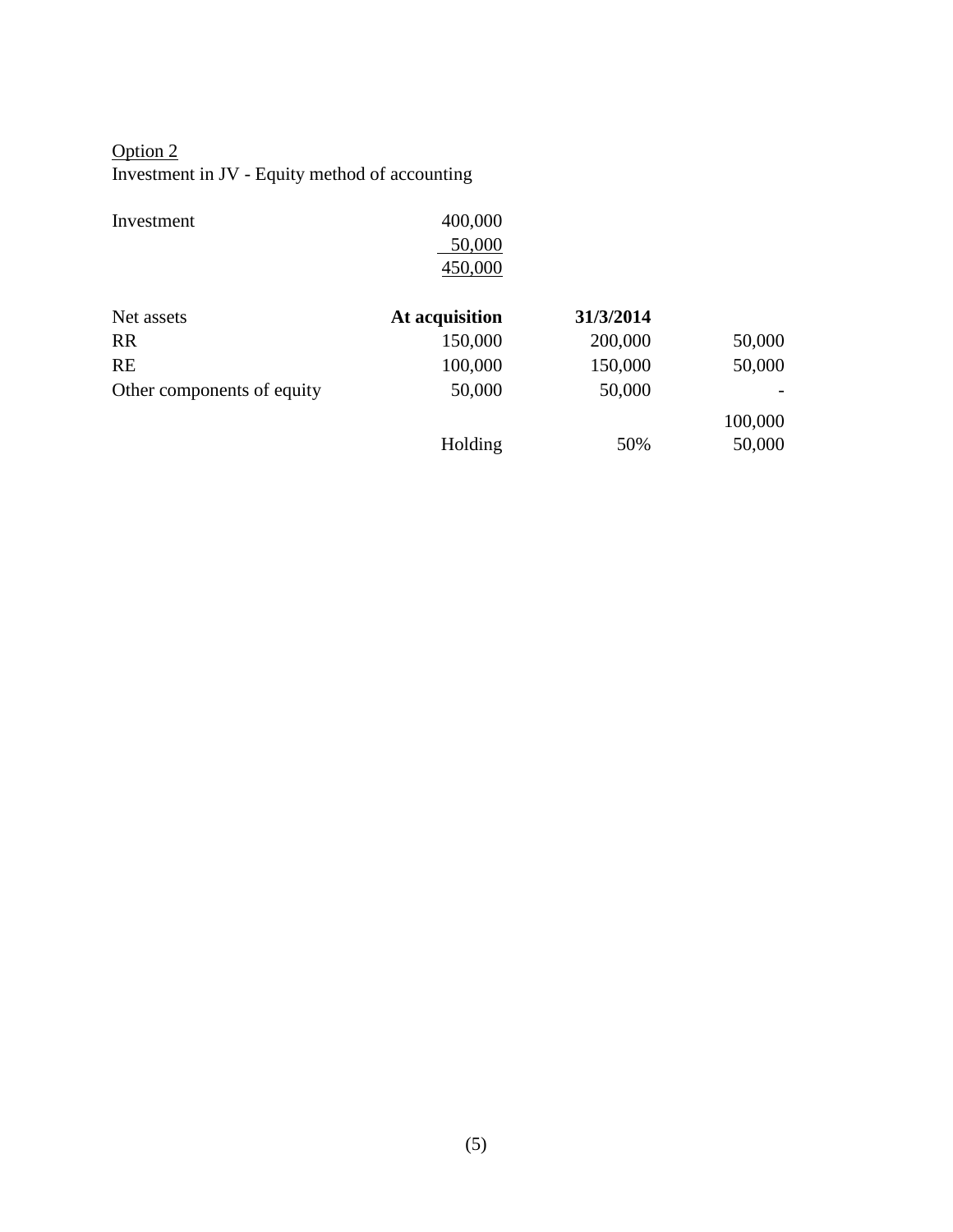(a) (i) Given that these bonds are planned to be held until maturity, they should be classified as held to maturity financial assets and held at amortised cost. This means that they are initially shown at their cost and their value is increased over time to the redemption value by applying the constant effective interest rate which takes into account not only the annual income due from coupon, but also the amortisation of the redemption premium. Their value is reduced by distributions received, i.e. coupon.

> Consequently, the amortised cost valuation of these debentures at the year-end would be as follows.

|                                            | Rs            |
|--------------------------------------------|---------------|
| Cost                                       | 45.00 million |
| Effective Interest $15\%$ (45mn x $15\%$ ) | 6.75 million  |
| Coupon received $12\%$ (50mn x 12%)        | 6.00 million  |
| Balance as at 31 March 2014                | 45.75 million |

The above Rs. 6.75 million should be recognised as income in the income statement whereas the balance as at 31 March 2014 amounting to Rs. 45.75 million should be shown in the statement of financial position.

(ii) A foreign currency forward contract can be argued to be either a hedge of the future cash flow or a hedge of the fair value of the plant to be purchased. LKAS 39 allows foreign currency hedges of firm commitments to be classified as either a cash flow hedge or a fair value hedge.

If the contract is classified as a cash flow hedge, given that the machine is not yet recognised in the books, any gain or loss on the hedging instrument is split into two components.

- 1. The effective portion of the hedge is recognised initially in other comprehensive income. It is transferred out of reserves either when the asset is recognised or when the cash flow is recognised in the income statement as a reclassification adjustment.
- 2. The ineffective portion of the hedge is recognised in the income statement immediately as it has not hedged anything.

If the contract is classified as a fair value hedge, all gains and losses on the hedging instrument must be recognised immediately in the income statement. However, in order to match those against the asset hedged, the gain or loss on the fair value of the asset hedged is also recognised in the income statement, and as an asset or liability in the statement of financial position.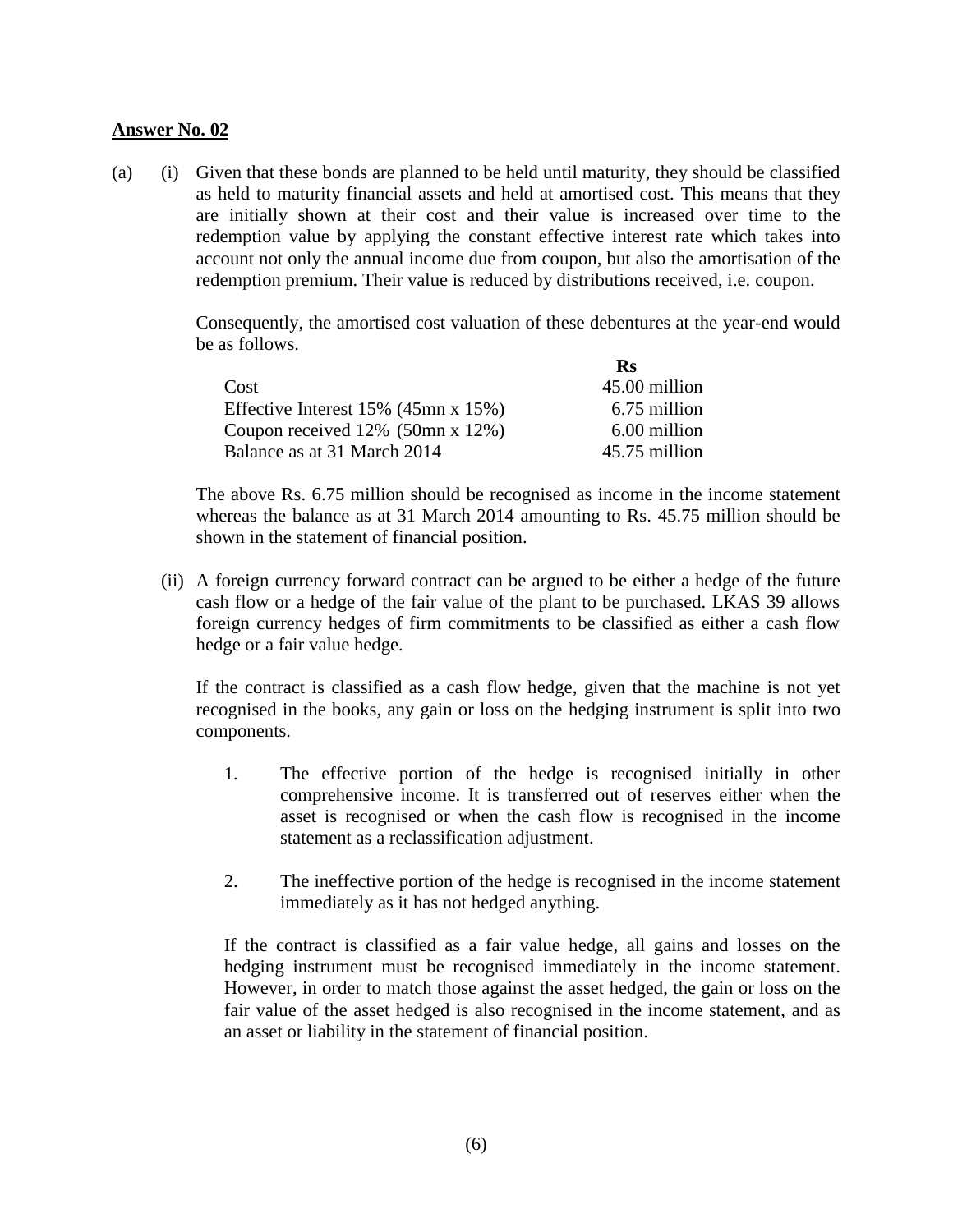- (1) This part of the grant is revenue in nature. Therefore, the entire amount received could be recognised as an income in the first year (year of receipt) itself. Income should be recognised over the period in which the related cost is recognised to the income statement.
- (2) This could be recorded in two ways.

#### First method

The total amount could be deducted from the cost of the factory building, and the net cost of the factory building could be depreciated over the 40 year period.

| Cost of the factory             | $200$ mn             |
|---------------------------------|----------------------|
| (-) grant amount                | (50mn)               |
| Net investment in factory       | $150$ mn             |
| Therefore, depreciation expense | $150$ mn<br>40 years |
|                                 | 3.75mn per year      |

Second method

The amount received could be credited to a separate grant account and it can be amortised over the 40 year period. Similarly, the cost of the factory building should also be depreciated over the 40 year period.

| Deferred income                                        |                   | $50$ mn                                                                  |
|--------------------------------------------------------|-------------------|--------------------------------------------------------------------------|
| Amortisation per year (other income)                   |                   | 50mn<br>40 years                                                         |
|                                                        | $\equiv$          | 1.25mn per year                                                          |
| Cost of the factory                                    |                   | $200$ mn                                                                 |
| Depreciation expense                                   |                   | $200$ mn<br>40 years                                                     |
|                                                        | $=$               | 5mn per year                                                             |
| Net impact to the statement of<br>comprehensive income | $=$<br>$=$<br>$=$ | Depreciation expense – other income<br>$5mn - 1.25mn$<br>3.75mn per year |

Accordingly, the net impact on the statement of comprehensive under both methods are equal.

(b)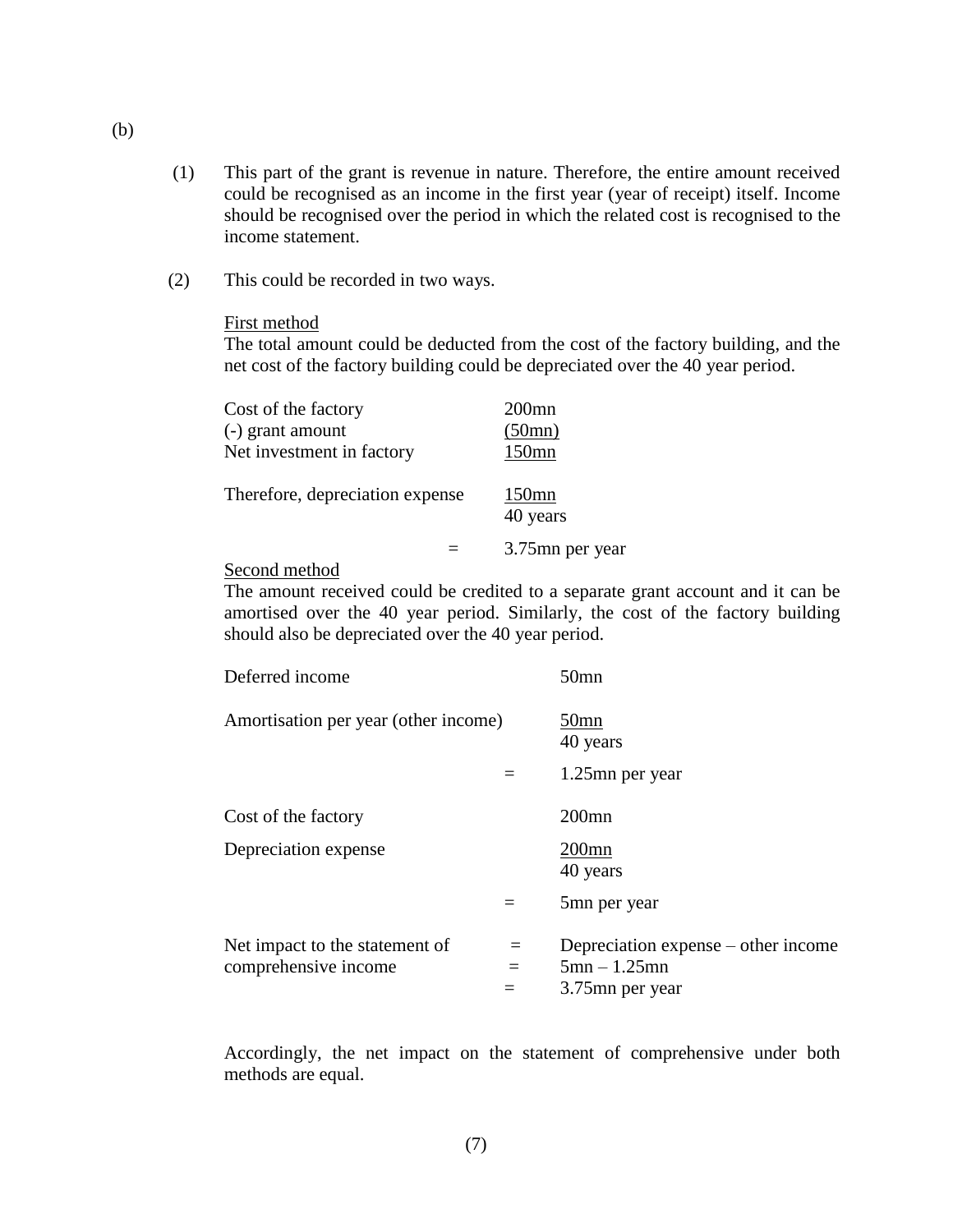- (3) There is a performance obligation attached to this part of the grant. Therefore the grant received should initially be credited to a liability account. **Then the total liability could be charged to the income account on an yearly basis as and when the particular financial period is over and when the particular performance objective is met.** Therefore, as at 31 March 2014 the grant received amounting to Rs. 30 million should be shown as a liability in the statement of financial position.
- (c) This transaction is a sale and lease back transaction. Further, since the fair value of the asset is equal to the selling price, and the asset's useful life is equal to the assets lease period, this should be classified as a sale and finance lease back transaction. Therefore, this transaction has resulted in a finance lease.

As a result, first we should record the disposal of the asset. When the asset is disposed of, it will result in a profit of Rs. 50 million. This profit should be deferred and recognised in the income statement over the lease period.

 $\therefore$  Rs. 50mn/4 years = Rs.12.5mn should be recognised in income statement over 4 year period.

Then the sale back plant should be recorded as a finance lease at Rs. 150mn.

Further, the revaluation surplus already shown in the revaluation surplus account amounting to Rs. 50 million can be transferred to retained earnings.

(d) Sale includes sale of machine and sale of service contract. Therefore, revenue from sale of good and sale of services should be separately identified and accounted for.

Fair value of individual components (under normal sale);

|                                                                 |     | Rs.                    |
|-----------------------------------------------------------------|-----|------------------------|
| Sale of machine                                                 |     | 90 <sub>mn</sub>       |
| Sale of service contract for 2 years (20mn per annum x 2 years) | $=$ | $40$ mn                |
|                                                                 |     | 130mn                  |
| Actual selling price for special customer                       |     | $99$ mn                |
| $\therefore$ Amount of discount (130mn – 99mn)                  |     | $31$ mn                |
|                                                                 |     |                        |
|                                                                 |     | $31$ mn x 100<br>130mn |
|                                                                 |     |                        |
|                                                                 |     | 23.85%                 |

This means that the combined sale has been made at a discount of 23.85%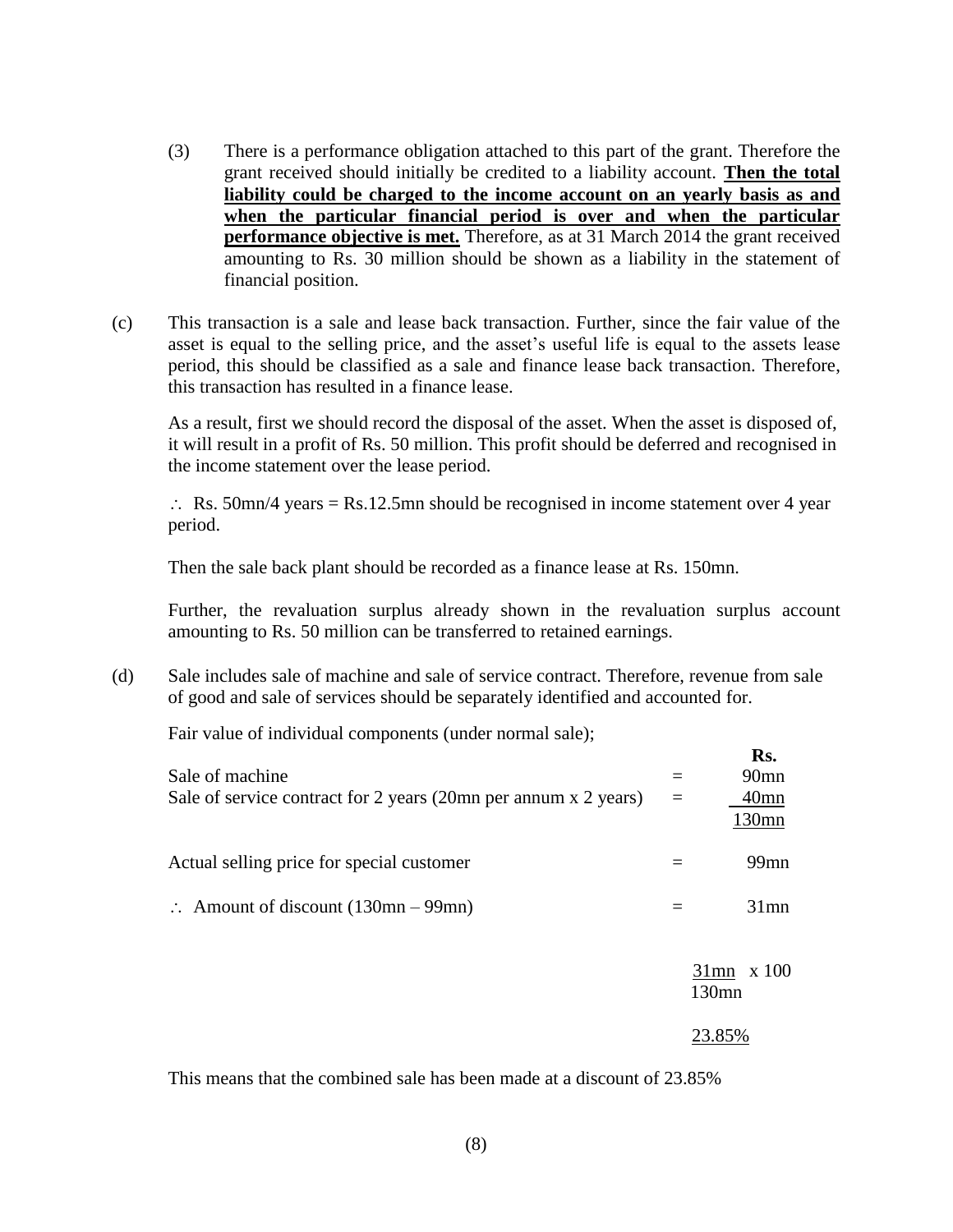|                                            | Sale of good                    | Sale of services                  | Total revenue |
|--------------------------------------------|---------------------------------|-----------------------------------|---------------|
| Normal selling price<br>Discount at 23.85% | 90.00mn<br>(21.46mn)<br>68.54mn | $40.00$ mn<br>(9.54mn)<br>30.46mn |               |
| Recognition                                | 100%<br>68.54mn                 | 50%<br>15.23mn                    | 83.77mn       |

Therefore, the revenue that can be recognised this year (2013/14) is;

The balance Rs. 15.23mn should be treated as deferred income and shown in the statement of financial position.

(e) An equity instrument is impaired when there is a significant and prolong decline in the fair value of the instrument below its cost.

The cost of the instrument at acquisition is Rs. 200 per share.

FV  $(31/3/2014)$  – Rs. 155

Avg. FV over 2013/14 year is Rs.140 - Rs.160 per share

This indicates that the FV of shares has always been below cost for a prolong period of 10-12 months. Decline in value is approximately 20%-30% which is a significant fall in value below the cost.

Even though subsequent to the balance sheet date the FV has improved, the FV is still below cost.

Hence, the instrument should be impaired.

**Calculations** 

FV adjustment for  $2012/13$ : Rs. 100 mn -105mn = Rs. 5 million gain recognised in OCI

FV loss for the year ended  $31/3/2014 = \text{Rs}$ . 155 - Rs. 210 = Rs. 55 (per share)

|                           |                                                | Rs.         |
|---------------------------|------------------------------------------------|-------------|
|                           | Proceeds on disposal $[(500,000*20\%)*160]$    | 16,000,000  |
| Cost                      | $[(500,000*20\%) *210]$                        | 21,000,000  |
|                           |                                                | 5,000,000   |
|                           | (-) gain already recognized in OCI relating to |             |
| disposed shares           |                                                | (1,000,000) |
| Realised loss on disposal |                                                |             |
|                           |                                                |             |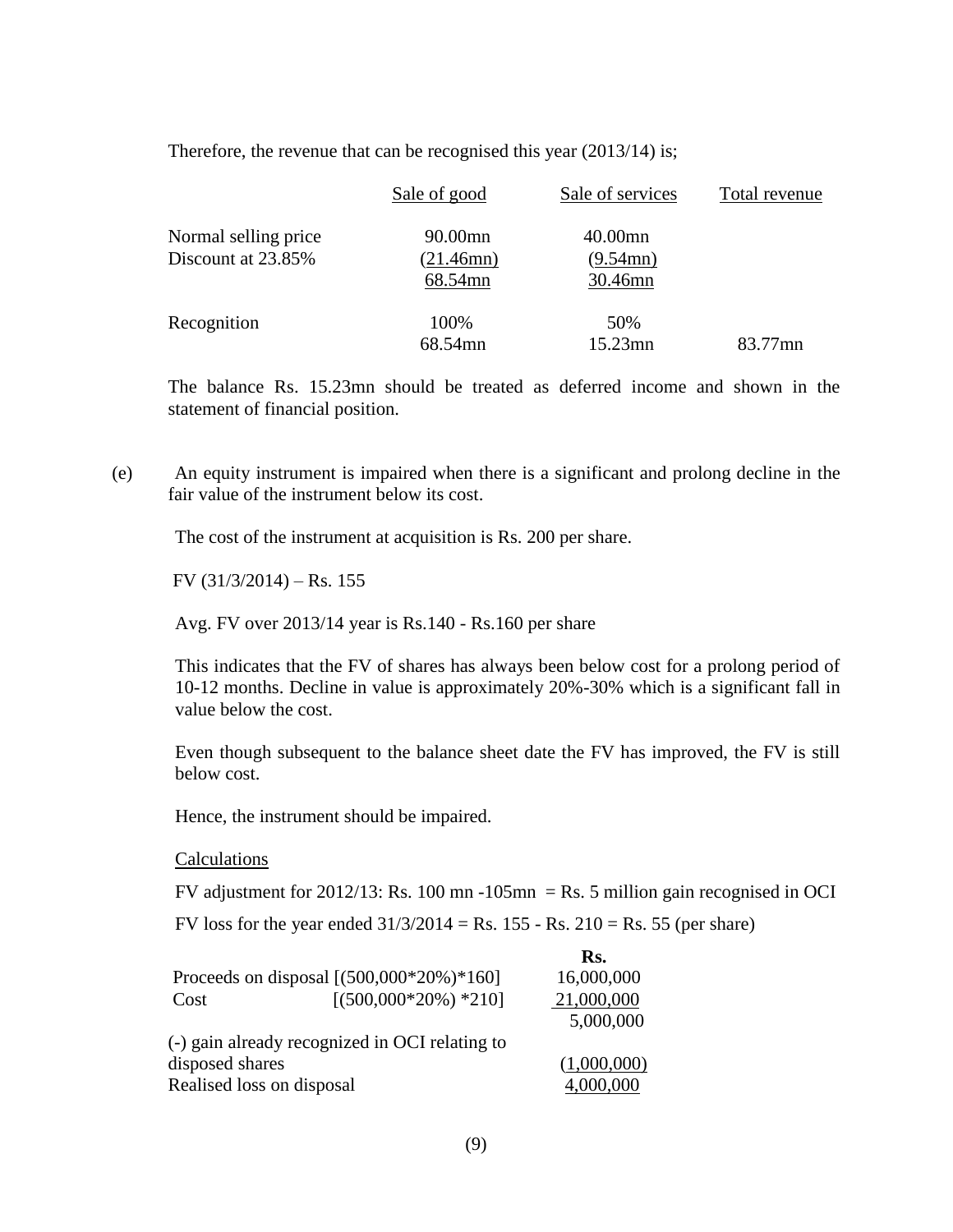Impairment loss [(500,000\*80%) \*(210-155)] = Rs. 22,000,000

| Extract of income statement                               |                    |
|-----------------------------------------------------------|--------------------|
| Realised loss on disposal of AFS shares $=$ Rs. 4,000,000 |                    |
| Impairment loss                                           | $=$ Rs. 22,000,000 |

Extract of OCI Recycle the gain recognised in OCI as follows:

| Attached to the remaining part of the investment | Rs. 4,000,000 Dr. |
|--------------------------------------------------|-------------------|
| Transfer to disposal $a/c$                       | Rs. 1,000,000 Dr. |
|                                                  | Rs. 5,000,000 Dr. |

# **(Transactions in 'T' account format are given below)**

|                                                   |                     |                                         | <b>Investment</b> (AFS Asset) |                                                                      |
|---------------------------------------------------|---------------------|-----------------------------------------|-------------------------------|----------------------------------------------------------------------|
| 2012/13                                           | Cash<br>AFS reserve | 100,000,000<br>5,000,000<br>105,000,000 | 31/03/2013 Balance c/d        | 105,000,000<br>105,000,000                                           |
| 01/04/2013                                        | Balance b/f         | 105,000,000                             | Disposal<br>Impairment        | 21,000,000 [500,000 x 20% x 210]<br>22,000,000 [(210-155) x 400,000] |
|                                                   |                     | 105,000,000                             | 31/03/2014 Balance c/d        | 62,000,000<br>105,000,000                                            |
|                                                   |                     | <b>AFS Reserve</b>                      |                               |                                                                      |
| Investment disposal a/c<br>1,000,000              |                     | $01/04/2014$ Balance b/f                | 5,000,000                     |                                                                      |
| Recycling of gain attached<br>to remaining shares |                     | 4,000,000<br>5,000,000                  |                               | 5,000,000                                                            |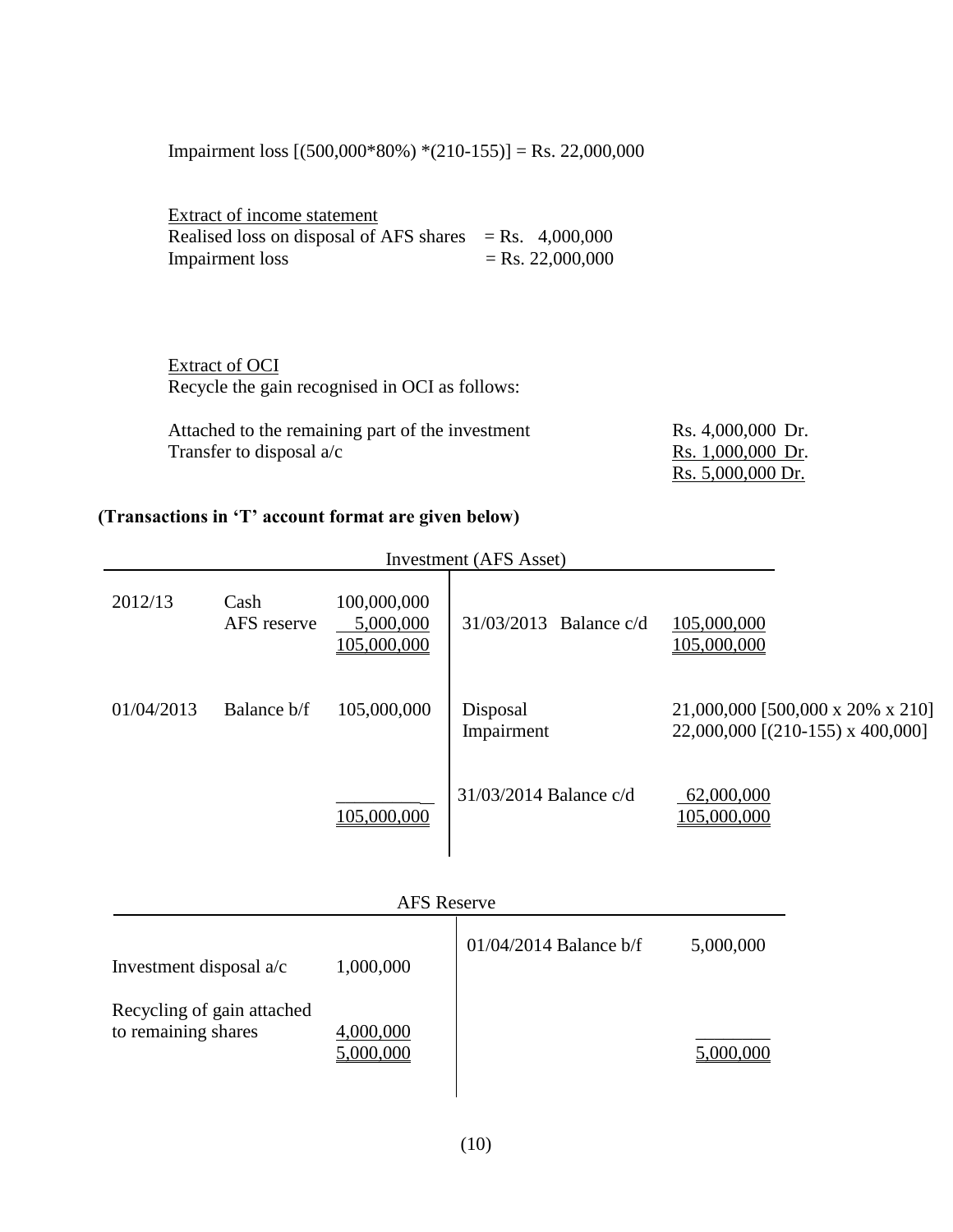(a)

|                             |                            | 2010   | 2011   | 2012   | 2013   |
|-----------------------------|----------------------------|--------|--------|--------|--------|
| <b>Profitability ratios</b> |                            |        |        |        |        |
| Profit margin               | PAT/Revenue*100            | 2.88%  | 3.96%  | 5.33%  | 2.22%  |
|                             |                            |        |        |        |        |
| GP margin                   | GP/Revenue*100             | 20.00% | 21.33% | 21.33% | 18.06% |
| <b>Market ratios</b>        |                            |        |        |        |        |
| <b>EPS</b>                  | PAT/# shares               | 2.88   | 4.75   | 8.00   | 2.00   |
| P/E ratio                   | Market price/EPS           |        |        |        |        |
|                             |                            | 34.72  | 23.15  | 11.88  | 45.00  |
| <b>DPS</b>                  | Dividend/# shares          |        |        |        |        |
|                             |                            | 2.00   | 2.00   | 2.00   | 1.00   |
| Dividend yield              | DPS/Market price           |        |        |        |        |
|                             |                            | 0.020  | 0.018  | 0.021  | 0.011  |
| Dividend cover              | <b>EPS/DPS</b>             | 1.44   | 2.38   |        | 2.00   |
| <b>Liquidity ratios</b>     |                            |        |        | 4.00   |        |
| Current ratio               | CA/CL                      | 2.00   |        | 0.72   | 1.09   |
|                             |                            |        | 0.84   |        |        |
| Collection period           | T. receivable/Turnover*365 | 73     | 73     | 63     | 85     |
| Inventory<br>turnover       | Inventory/COS*365          | 46     | 46     | 40     | 35     |
| period                      |                            |        |        |        |        |
| <b>Asset utilisation</b>    |                            |        |        |        |        |
| <b>ROCE</b>                 | PBIT/Capital (D+E)         | 6.5%   | 9.8%   | 12.9%  | 5.0%   |
| Return on Biological        | Revenue/BA                 | 33%    | 43%    | 60%    | 55%    |
| <b>Assets</b>               |                            |        |        |        |        |
| <b>Trend analysis</b>       |                            |        |        |        |        |
| Sales growth                |                            |        |        |        |        |
| Increase in sales in        |                            |        | 20%    | 25%    | 20%    |
| <b>LKR</b>                  |                            |        |        |        |        |
| Real sales in USD           |                            | 8,929  | 10,526 | 11,538 | 15,000 |
| in<br>sales<br>Increase     |                            |        | 18%    | 10%    | 30%    |
| USD (volumes)               |                            |        |        |        |        |
| Increase in wage rate       |                            |        | 20%    | 0%     | 88%    |
| Increase in GP              |                            |        | 28%    | 25%    | 1.6%   |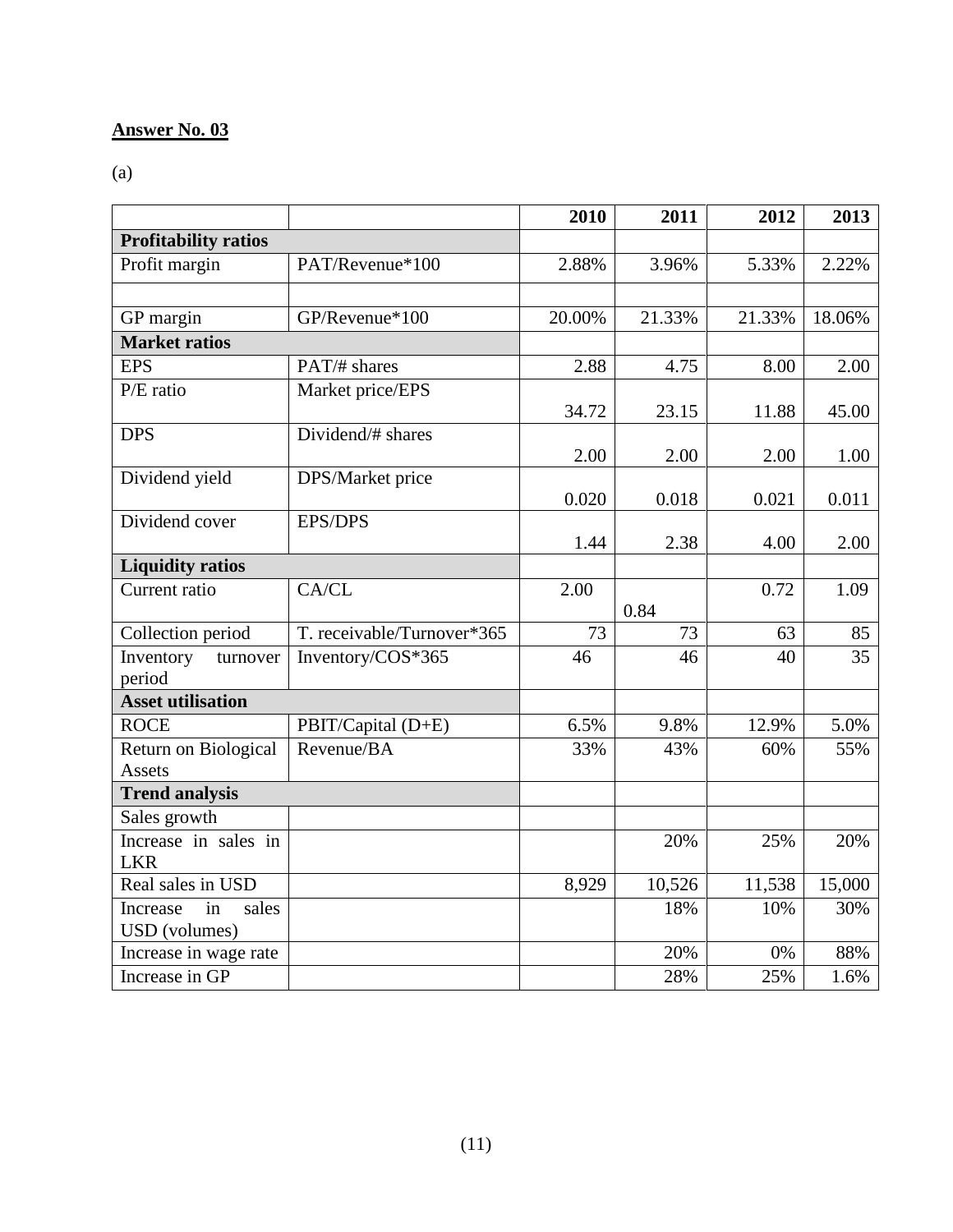| $\sqrt{2}$ |                                                                |
|------------|----------------------------------------------------------------|
| To:        | The board of directors                                         |
| From:      | Accountant                                                     |
| Subject:   | Financial performance analysis and suggestions for improvement |

#### **Performance**

 $(h)$ 

In the evaluation it is observable that up to 2012 the performance has an increasing trend. 2013 indicates a downward turn in the performance in terms of NPAT and GP margins.

Even though the revenue has increased by 30% in 2013, in real terms (USD), the GP has only increased by 1.6%. This could be due to the higher percentage increase in wages (15% wage increase in 2013 when compared to 8% in 2012). Sales has increased and at the same time the trade receivable collection period has also increased in 2013, with inventory having a lower turnover time. This could be due to forced sales or over trading.

#### **Investor information**

EPS and the market price in 2013 are the lowest during the last 4 years. Decrease in DPS and dividend cover in 2013 would indicate lower confidence in the company.

Increase in PE is not due to increase in prices but due to low EPS. However, the market prices has decreased considerably.

Decrease in return to shareholders could be due to higher interest payable on borrowings

#### **Return on assets**

It is observed that in 2013 the company has increased its investment in the plantation. There is no immediate effect on the investment made during the year as the returns are expected in the long term.

Asset utilisation has increased from 2010 to 2012, however, it has declined in 2013. The return on plantation is approximately 55% in 2013 compared to 60% in 2012.

#### **Improvement suggestion**

Consider increasing sales prices to cover increase in cost. However, consider market conditions.

Increase in price or decrease on cost of production is required to avoid drop in gross profit margin and net profit margin.

Increased profit is required to provide adequate return to shareholders after deduction of interest.

Recommend to maintain steady dividend ratio to avoid any investor dissatisfaction.

Need to evaluate reasons for higher debtor collection period in 2013.

Increase in return on asset could be due to the depreciated value of plantation. Need to evaluate the quality of the plantation.

(12)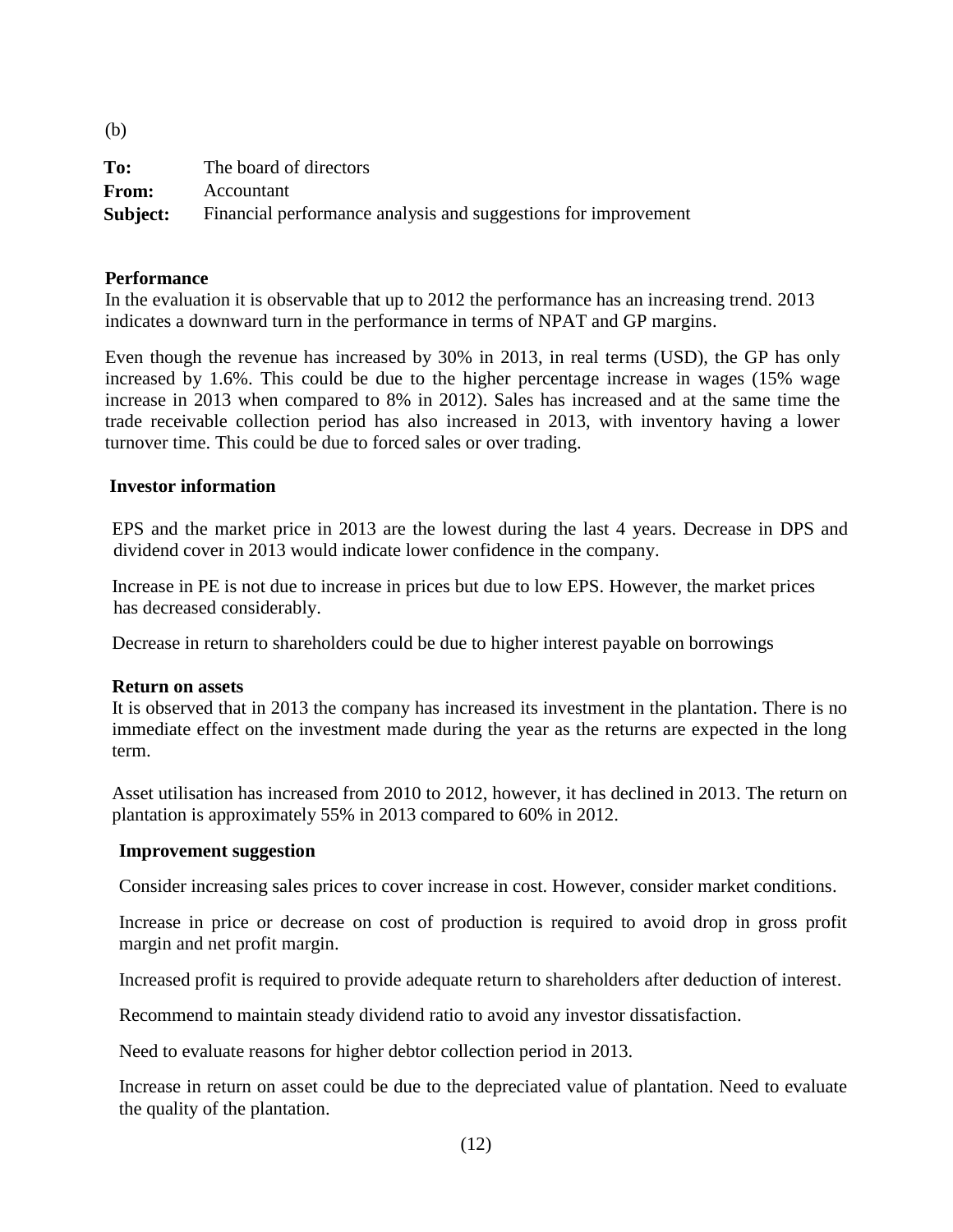There are threats to integrity and objectivity arising from the managing director wanting to consider this lease as a sale and operating lease back. As a Chartered Accountant, I should consider the code of ethics in formulating a way of resolving ethical conflict that seems to be developing. It is essential I do not succumb to pressure from non-financial managers so that financial reporting information is prepared in a misleading manner. A Chartered Accountant should present information fairly, honestly and in accordance with relevant professional standards.

Further information about the transactions and the facts must be sought. Establishing the full facts surrounding the situation is essential. If this does not resolve the issue or identifies further concerns, then the parties affected by the conflict, including the managing director, other directors, employees and users of financial statements, should be identified. Then the risk arising from the proposed transaction should be discussed with the managing director of the company. If the matter cannot be resolved, then further discussion should be held with non-executive directors. I should take other actions indicated in the internal whistle blowing policy of the company.

During the resolution process it may be helpful to document my involvement, the substance of the discussions held, who else was involved and what decisions were made and why.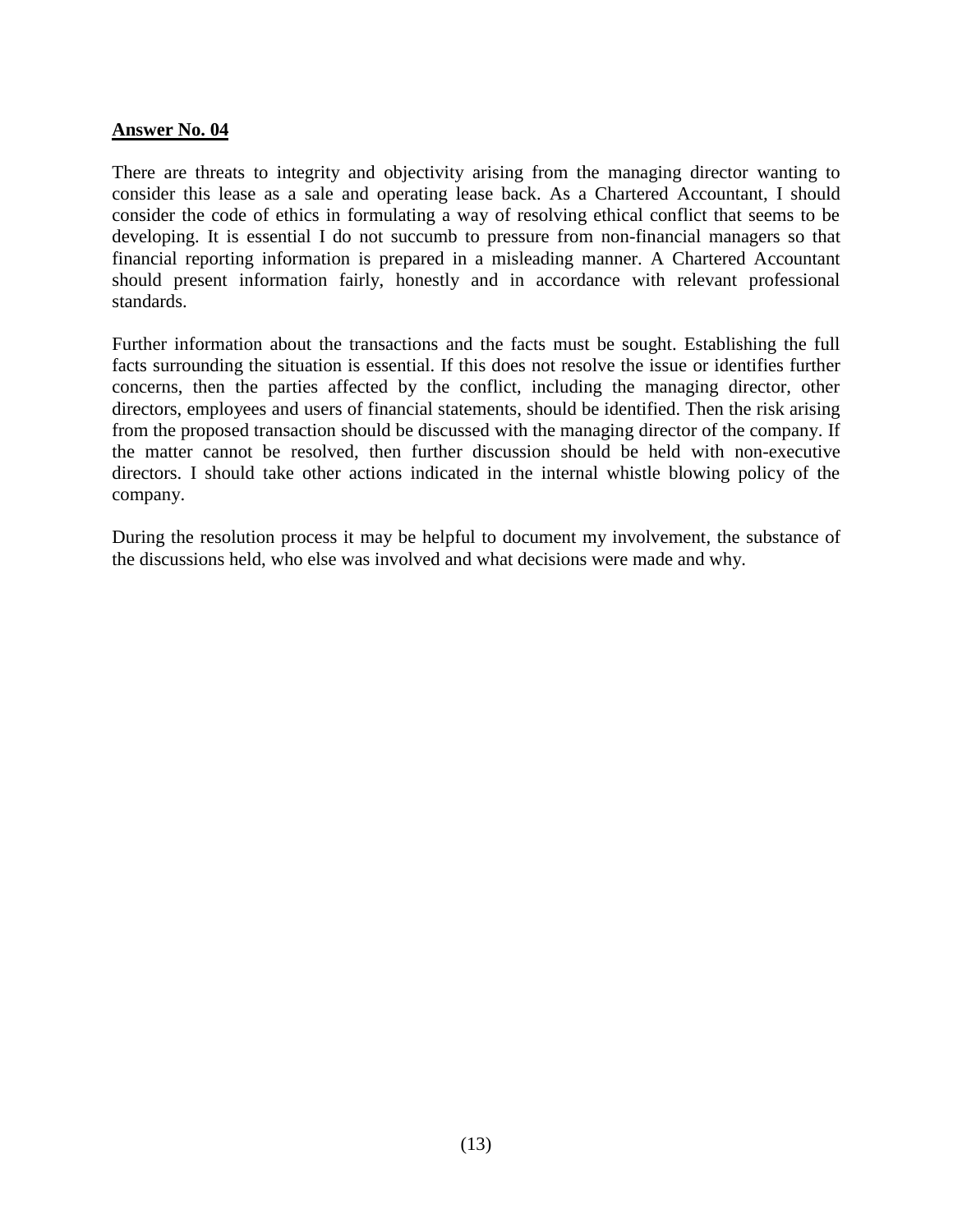- (a) quality
	- delivery time
	- lead time
	- number of customer complaints
- (b) External benchmarking involves comparing the performance of an organisation with that of a direct competitor, ideally one that is acknowledged to be the best in class.

Performance measures, when done correctly, helps everyone in the company to focus on the right things in the right place at the right time.

Further, this will help to achieve a competitive advantage by learning from others' experiences and mistakes, finding best practices and translating these best practices into use in the organisation.